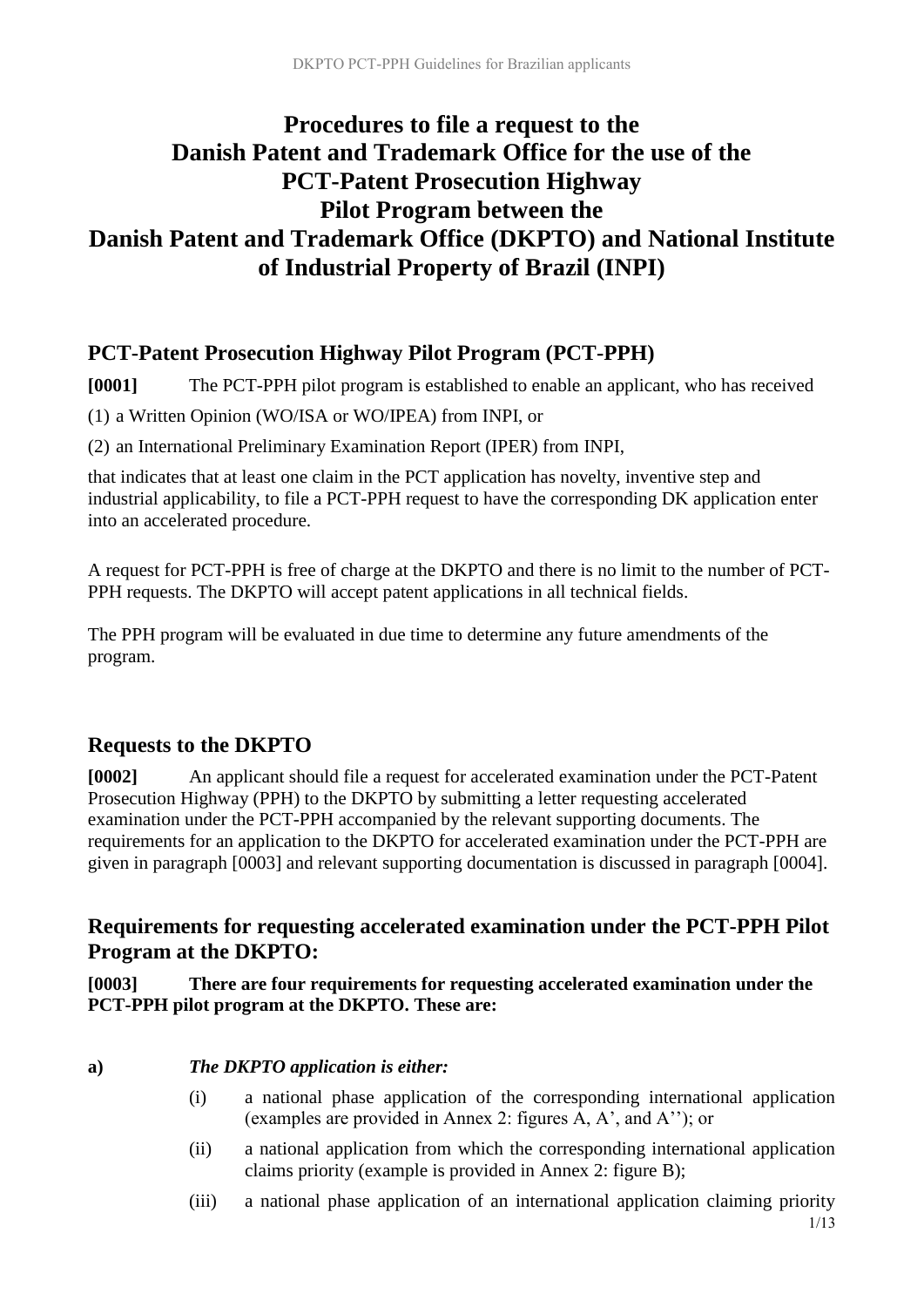from the corresponding international application (example is provided in Annex 2: figure C); or

- (iv) a national application claiming priority from the corresponding international application (example is provided in Annex 2: figure D); or
- (v) a derivative application (divisional application, application claiming internal priority, etc.) of the application which satisfies one of the above requirements  $(i) - (iv)$  (examples are provided in Annex 2: figures E1 and E2).

### **b)** *The application has one or more claims that are determined to be allowable in the latest work product of the corresponding PCT application*

The latest work product (WO/ISA, WO/IPEA or IPER) in the international phase of a PCT application corresponding to the application, must indicate that at least one claim is allowable (from the aspect of novelty, inventive step and industrial applicability). The applicant cannot file a request under PCT-PPH on the basis of an International Search Report (ISR) only.

Note that the ISA / IPEA which produced the WO/ISA, WO/IPEA and the IPER must be the INPI, however the application from which priority is claimed could be from any office, see Annex 2, example A' (application ZZ can be any national application).

## **c)** *Claim correspondence*

All claims on file, as originally filed or as amended, for examination under the PCT-PPH must sufficiently correspond to one or more of those claims indicated as allowable in the INPI as ISA/IPEA.

Claims are considered to "sufficiently correspond" where, accounting for differences due to translations and claim format, the claims in the DKPTO are of the same or similar scope as the claims in the INPI, or the claims in the DKPTO are narrower in scope than the claims in the INPI.

In this regard, a claim that is narrower in scope occurs when a claim indicated as allowable in the INPI is amended to be further limited by an additional feature that is supported in the specification (description and/or claims).

A claim in the DKPTO which introduces a new/different category of claims to those claims indicated as allowable in the INPI is not considered to sufficiently correspond. For example, the claims indicated as allowable in the INPI only contain claims to a process of manufacturing a product, then the claims in the DKPTO are not considered to sufficiently correspond if the claims in the DKPTO introduce product claims that are dependent on the corresponding process claims.

## **d)** *The DKPTO has not yet issued a "Communication of Approval"*

The DKPTO has not yet issued a "Communication of Approval." The heading of such communications is either

- "Berigtigelse" (in Danish) or "Intention to Grant" (in English), or
- "Godkendelse" (in Danish) or "Grant" (in English).

## **Documents to be submitted when filing a request for accelerated examination under the PCT-PPH:**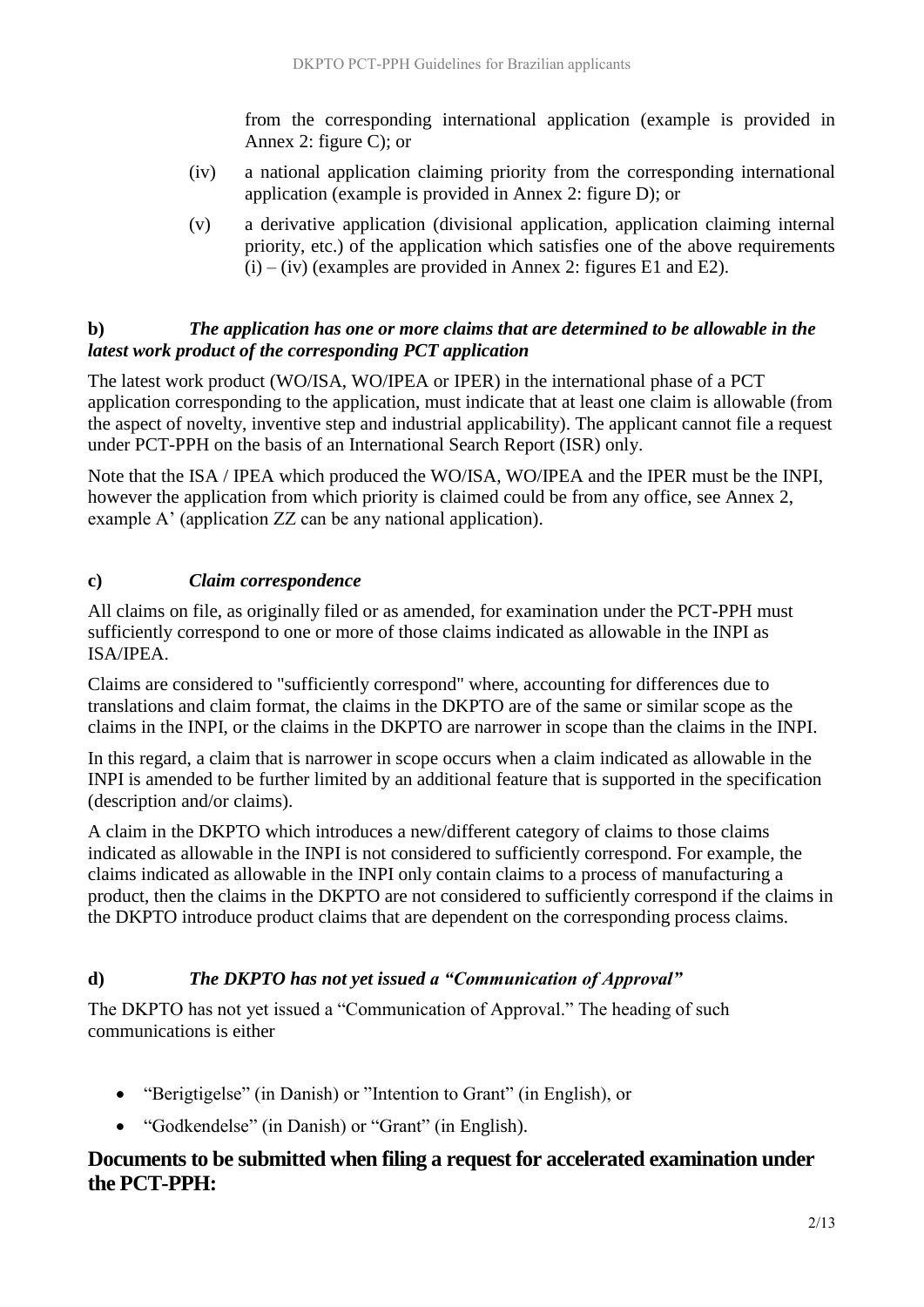**[0004]** The applicant must submit the following documents a)-d) attached to the request form (see Annex 3) when filing a request under PCT-PPH. All documents under this paragraph with exception for the cited documents have to be drawn up in English or translated to Danish or English.

## *a) A copy of the latest international work product of the corresponding international application*

In case the application satisfies the relationship a(i) in paragraph [0003], the applicant does **not** need to submit a copy of the International Preliminary Report on Patentability (IPRP) because a copy of these documents is already available in the file-wrapper of the application. In addition, if the copy of the latest international work product is available via PATENTSCOPE® , an applicant does not need to submit these documents, unless otherwise requested by the patent Office (WO/ISA and IPER are usually available as "IPRP Chapter I" and "IPRP Chapter II" respectively after 30 months from the priority date.). Machine translation into English is admissible.

#### **b)** *A copy of a set of claims which the latest international work product of the corresponding international application indicated as allowable*

If the copy of the set of claims which are indicated as allowable is available via  $PATENTSCOPE^{\circledcirc}$ (or the international Patent Gazette has been published), an applicant does not need to submit this document, unless otherwise requested by the patent Office. Where translations to English of the allowable claims are necessary, they must be submitted by the applicant since PATENTSCOPE® does not provide them. Machine translation is admissible.

### **c)** *Copies of references cited in the latest international work product of the corresponding international application*

If the references are patent documents, the applicant does not have to submit them because the Office of the application usually has access to them. When the Office of the application does not have access to the patent document, the applicant has to submit the patent document at the examiner's request. Non-patent literature must always be submitted.

Submission of translation of the references is not required. However, applicants will be free to file translations as part of the supporting documentation when initially requesting accelerated examination under the PCT-PPH to allow prompt consideration of the citations if the applicants so desire.

## **d)** *Claim correspondence table*

The applicant must submit a claim correspondence table to explain the correspondence of claims determined to be allowable in the latest work product of the corresponding international application and all claims in the application (See Annex 4). The claim correspondence table must be written in either English or Danish.

**e)** *Request form*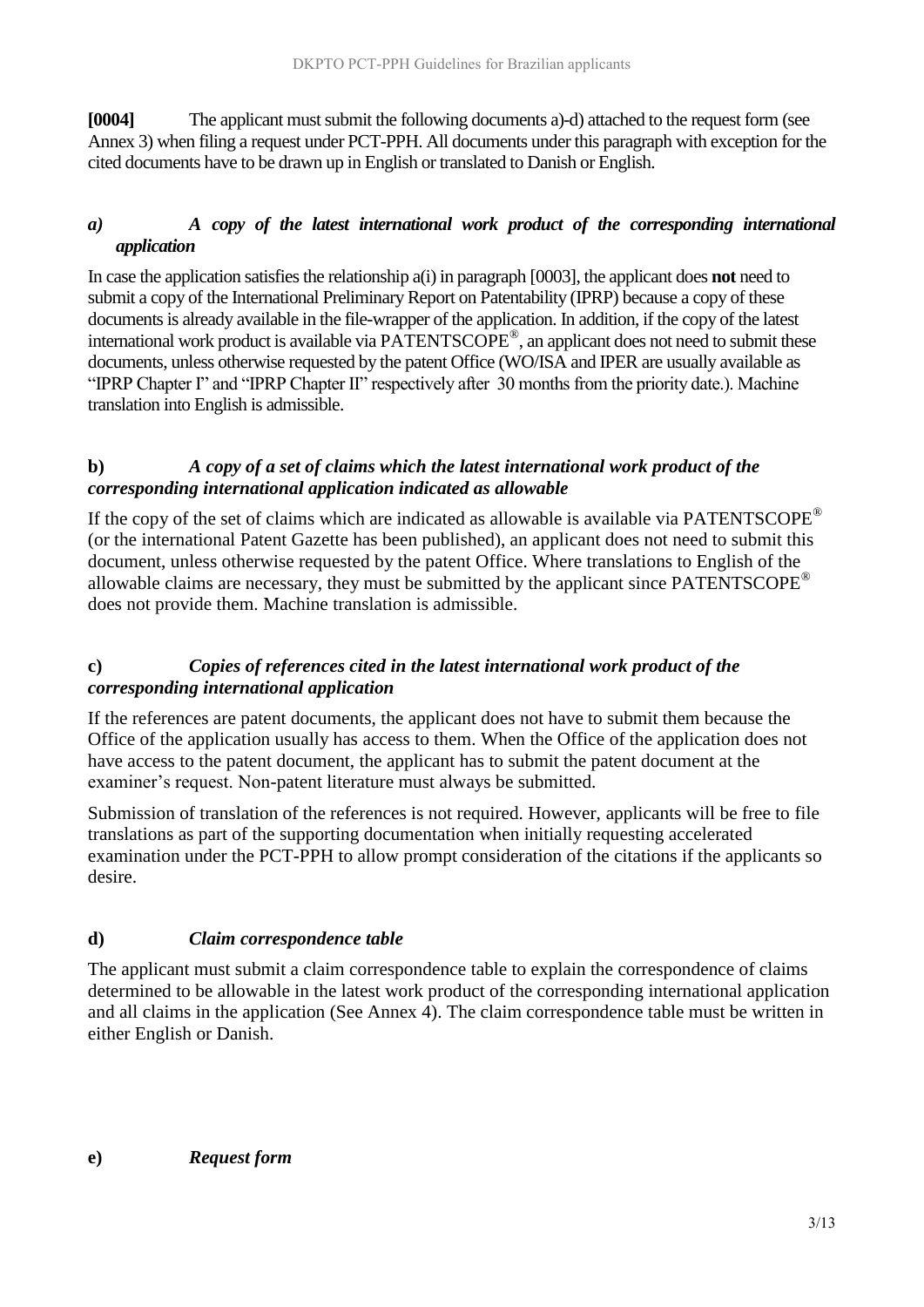An applicant should submit a request form (See Annex 3) for the accelerated examination under the PCT-PPH along with the documents referred to in paragraphs a)-d) above.

When the applicant has already submitted the documents mentioned above in paragraphs a)-d) to the patent Office in an examination procedure of the patent family application, through simultaneous or past procedures, the applicant may incorporate the documents by reference and is thus not required to attach the documents.

## **Procedure for the accelerated examination under the PCT-PPH**

**[0005]** The applicant files request for accelerated examination under the PCT-PPH Pilot Program to the DKPTO, by filing the relevant supporting documents and a completed request form (see Annex 3). The application for accelerated examination under the PCT-PPH may be made by email or conventional mail.

E-mail requests for PCT-PPH processing at the DKPTO must be sent to: [pvs@dkpto.dk.](mailto:pvs@dkpto.dk)

PCT-PPH requests sent by conventional mail must be sent to:

Danish Patent and Trademark Office Helgeshøj Allé 81 2630 Taastrup Denmark

The PCT-PPH request form should be the uppermost document when applying for accelerated examination by conventional mail to ensure that the request is processed correctly. All subsequent correspondence from the applicant to the DKPTO must be clearly identified as concerning a PCT-PPH pilot program application to ensure that the correspondence is processed correctly.

The DKPTO decides whether the application can be entitled the status of accelerated examination under the PCT-PPH when DKPTO receives a request with the documents stated above. When DKPTO decides that a request is acceptable, the application is assigned a special status for accelerated examination. The applicant will not be notified if the request is accepted.

If the request does not meet all the requirements set forth above, the applicant will be notified and the defects in the request will be identified. When the request is corrected by the applicant, the application will continue its accelerated examination under the PCT-PPH.

**[0006]** The PPH administrator will consider the request and if all requirements are met the PPH administrator will notify the relevant examining group. The DKPTO's patent examiners will conduct the accelerated examinations.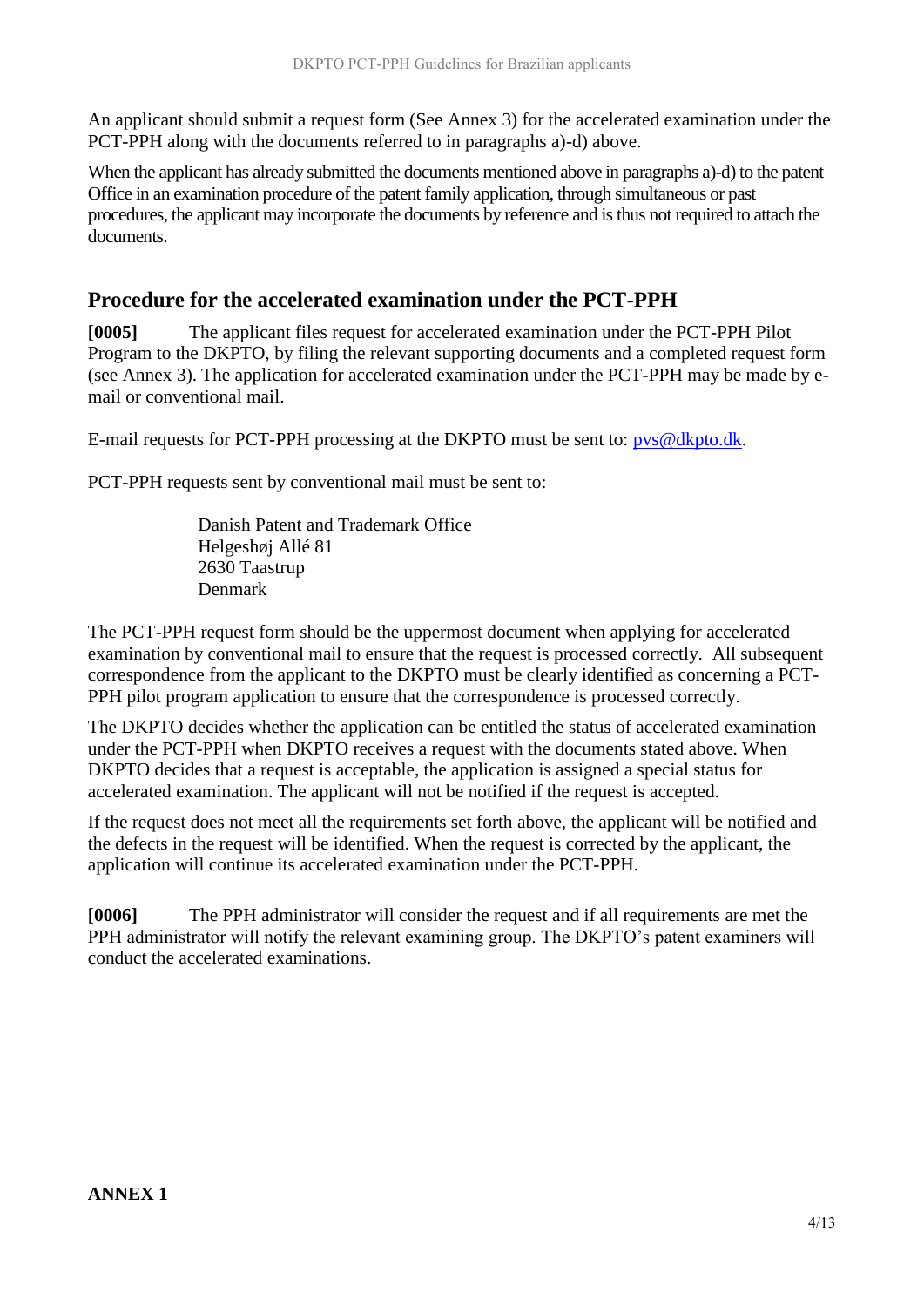## **Examples for the claim correspondence table**

The claims in the following cases are considered to "sufficiently correspond".

## *EX.1*

| Claims in the<br>international<br>phase | <i>DKPTO</i><br>claims | Comment                                                                                                   |
|-----------------------------------------|------------------------|-----------------------------------------------------------------------------------------------------------|
|                                         |                        | The DKPTO claim has the additional component on the<br>claim that is determined to be patentable by INPI. |

| Allowable claim, corresponding PCT-appl.      | Claim, national appl.                         |  |
|-----------------------------------------------|-----------------------------------------------|--|
| A system for presenting a container           | A system for presenting a container           |  |
| storing at least                              | storing at least                              |  |
| one article to a processing tool, comprising: | one article to a processing tool, comprising: |  |
| (a) a load port, including:                   | (a) a load port, including:                   |  |
| a frame having an opening;                    | a frame having an opening;                    |  |
| a support structure being adapted to          | a support structure being adapted to          |  |
| receive a                                     | receive a                                     |  |
| container, and                                | container, and                                |  |
| a drive mechanism for moving said             | a drive mechanism for moving said             |  |
| support structure                             | support structure                             |  |
| substantially vertically between a first      | substantially vertically between a first      |  |
| height and a                                  | height and a                                  |  |
| second height; and                            | second height; and                            |  |
| (b) a conveyor for movably supporting         | (b) a conveyor for movably supporting         |  |
| the container                                 | the container                                 |  |
| substantially along a container transport     | substantially along a container transport     |  |
| plane;                                        | plane;                                        |  |
| wherein a container traveling on said         | wherein a container traveling on said         |  |
| conveyer moves                                | conveyer moves                                |  |
| unobstructed over said support structure      | unobstructed over said support structure      |  |
| when said                                     | when said                                     |  |
| support structure is located in said second   | support structure is located in said second   |  |
| height,                                       | height,                                       |  |
| wherein the container traveling               | wherein<br>the container traveling            |  |
| unobstructed does not                         | unobstructed does not                         |  |
| contact said support structure while          | contact said support structure<br>while       |  |
| traveling over said                           | traveling over said                           |  |
| support structure located at said second      | support structure located at said second      |  |
| height,                                       | height,                                       |  |
| wherein said support structure, when          | wherein said support structure, when          |  |
| located at said                               | located at said                               |  |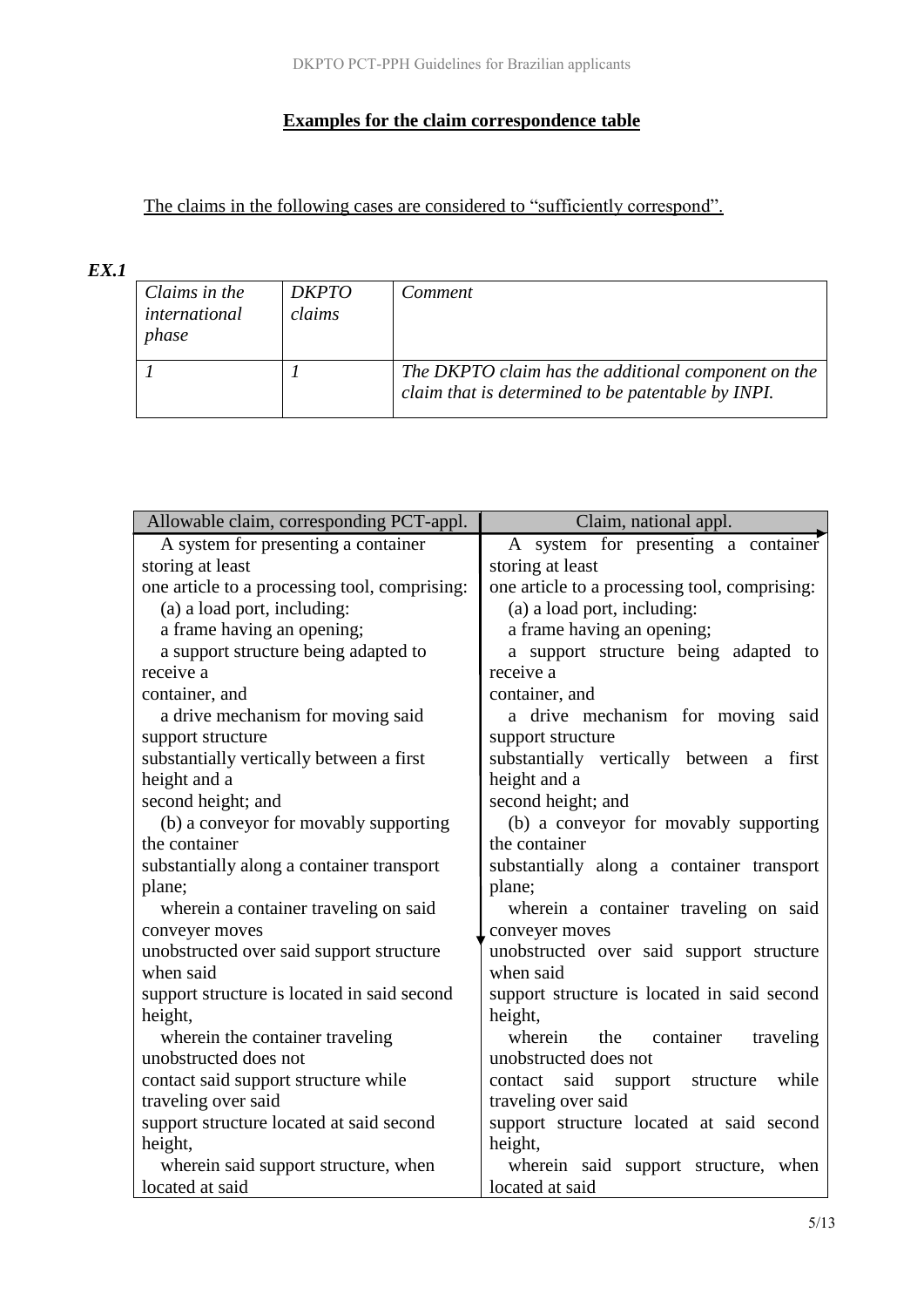| second height, is located below said                                           | second height, is located below said     |
|--------------------------------------------------------------------------------|------------------------------------------|
| *This additional part is NOT included in the                                   | transport plane,                         |
| allowable claim but it is included in the description of the<br>national claim | wherein said support structure, when     |
|                                                                                | located at                               |
|                                                                                | said first height, is located above said |
|                                                                                | <i>transport</i>                         |
|                                                                                | plane*.                                  |
|                                                                                |                                          |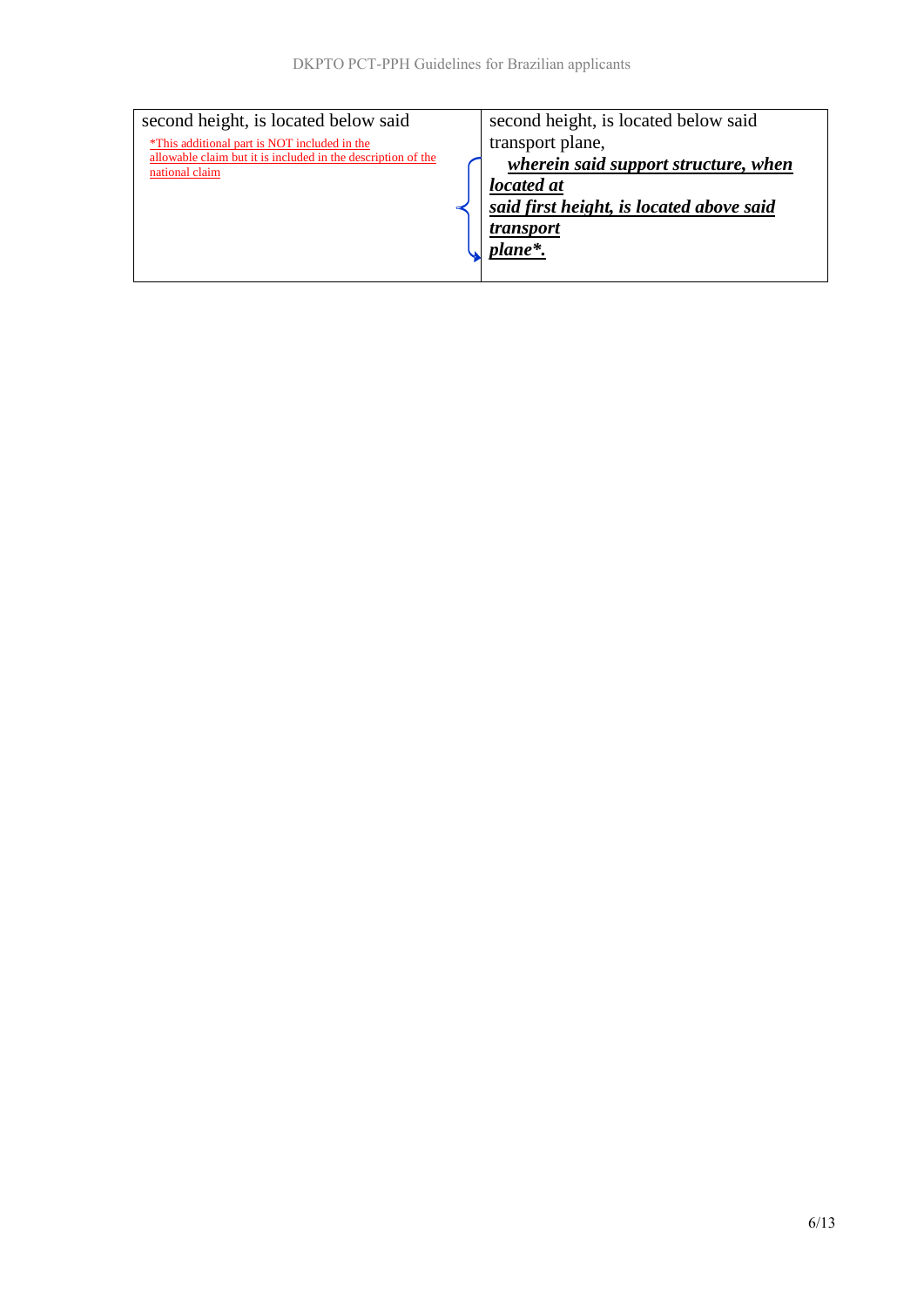| v<br>۰. |
|---------|
|---------|

| Claims in the<br>international<br>phase | <b>DKPTO</b><br>claims | Comment                                                                                                      |
|-----------------------------------------|------------------------|--------------------------------------------------------------------------------------------------------------|
|                                         |                        | Same                                                                                                         |
| none                                    |                        | The DKPTO claim2 is dependent on the DKPTO<br>claim1, which has been determined to be<br>patentable by INPI. |

| Allowable claim, corresponding PCT-appl.                                   | Claim, national appl.                        |
|----------------------------------------------------------------------------|----------------------------------------------|
| 1. A nitride-based semiconductor device                                    | 1.<br>(Same)                                 |
| comprising:                                                                |                                              |
| a first semiconductor layer, consisting of                                 |                                              |
| either an n-                                                               |                                              |
| type nitride-based semiconductor layer having                              |                                              |
| a                                                                          |                                              |
| wurtzite structure or an n-type nitride-based                              |                                              |
| semiconductor                                                              |                                              |
| substrate having a wurtzite structure; and                                 |                                              |
| an n-side electrode formed on a back surface                               |                                              |
| of said                                                                    |                                              |
| first semiconductor layer,                                                 |                                              |
| wherein a dislocation density is not more than<br>$1*10^9$ cm <sup>2</sup> |                                              |
| in the vicinity of the interface between said                              |                                              |
| first                                                                      |                                              |
| semiconductor layer and said n-side electrode,<br>and                      |                                              |
| contact resistance between said n-side                                     |                                              |
| electrode and                                                              |                                              |
| said first semiconductor layer is not more than                            |                                              |
| 0.05                                                                       |                                              |
| $\Omega$ cm <sup>2</sup>                                                   |                                              |
| (None)<br>2.                                                               | 2. The nitride-based semiconductor<br>device |
|                                                                            | according to claim 1, wherein said first     |
|                                                                            | semiconductor layer includes an n-type       |
|                                                                            | $\boldsymbol{d}$ opant*.                     |
|                                                                            |                                              |

\*This additional part is NOT included in the allowable claim but it is included in the description of the national application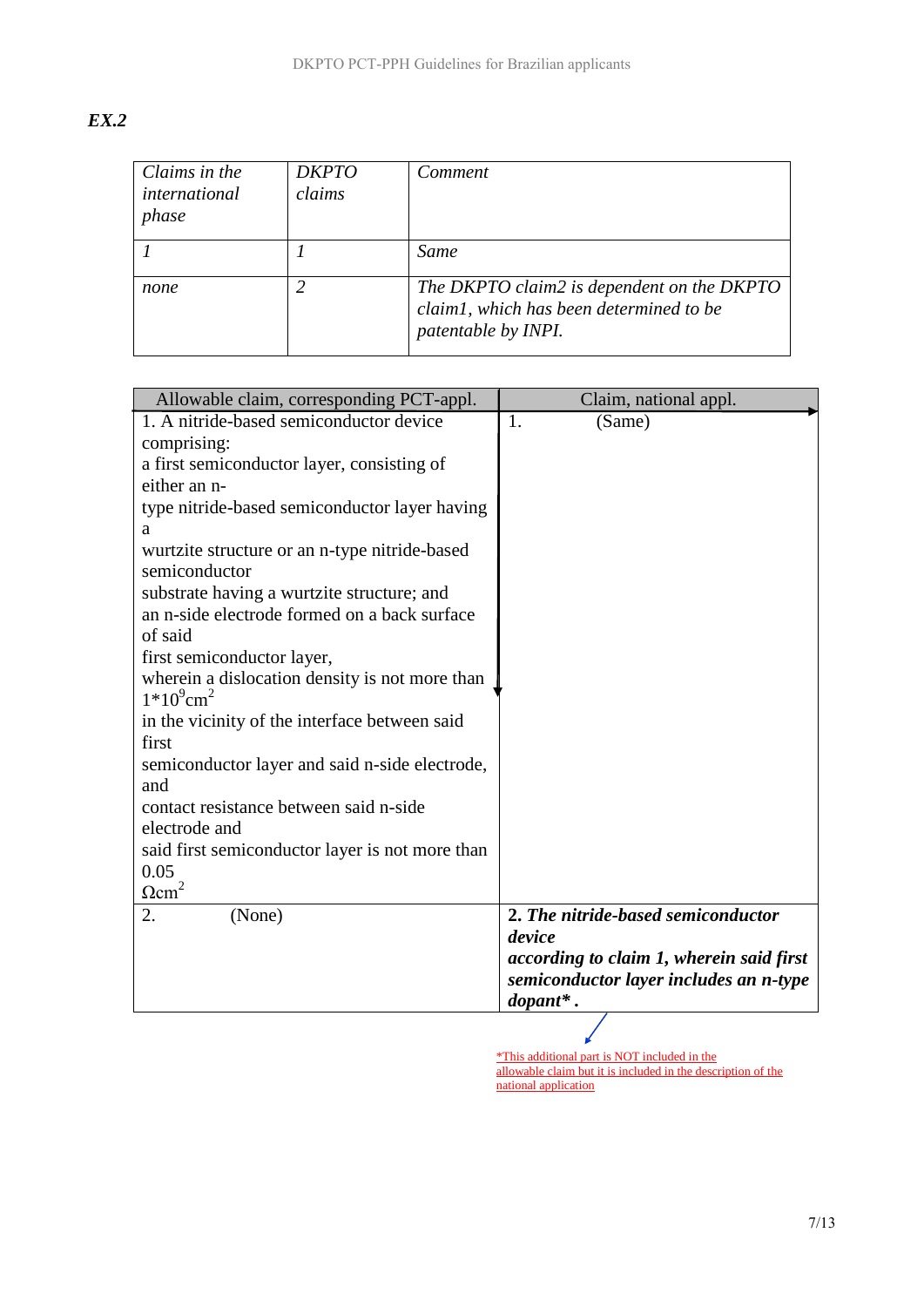#### **Examples of the applications eligible for PCT-PPH**

#### **(A) The application is a national phase application of the corresponding international application.**



**(A') The application is a national phase application of the corresponding international application. (The corresponding international application claims priority from a national application.)**



 $ZZ = any$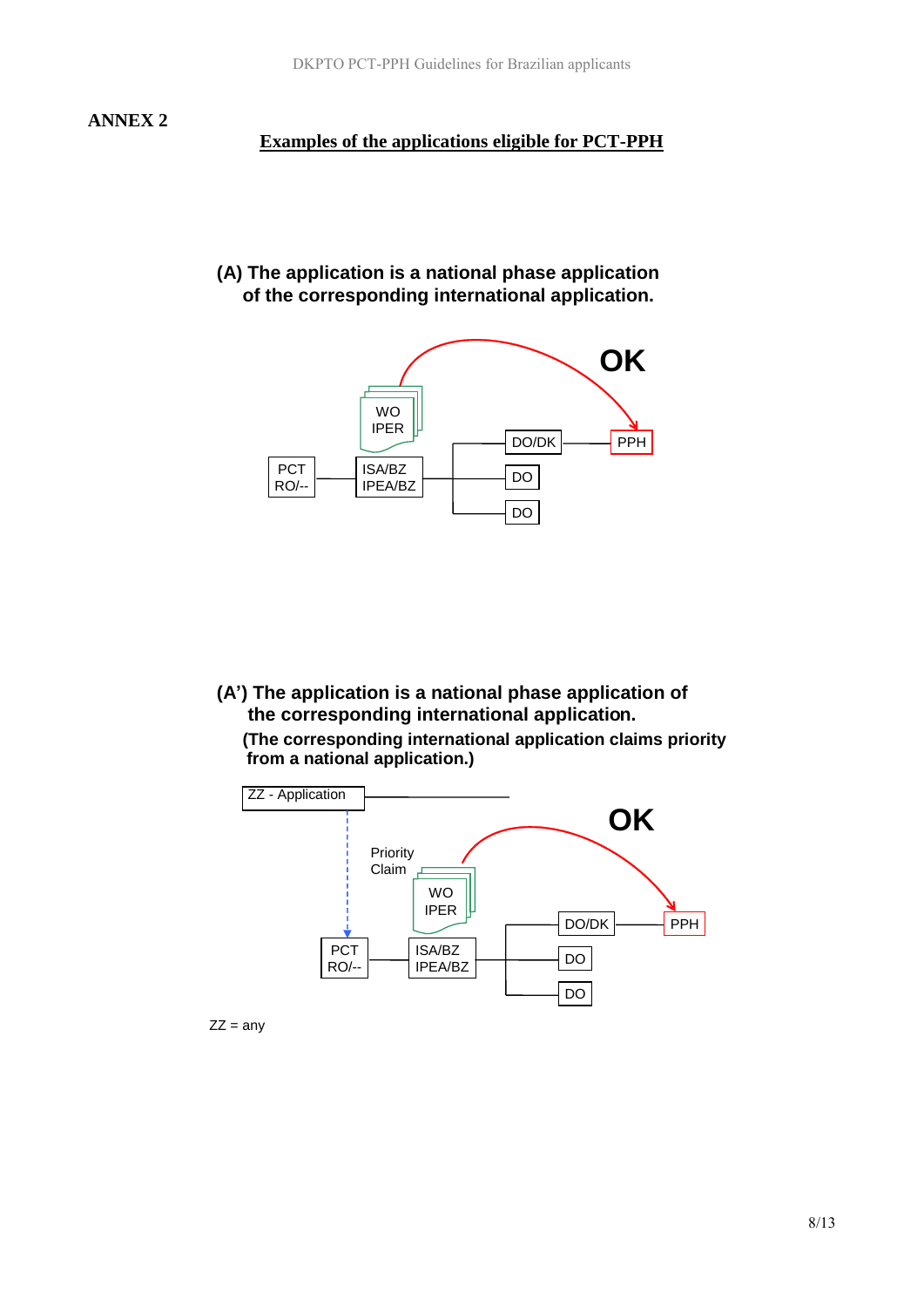### **(A'') The application is a national phase application of the corresponding international application. (The corresponding international application claims priority from an international application.)**



**(B) The application is a national application from which the corresponding**



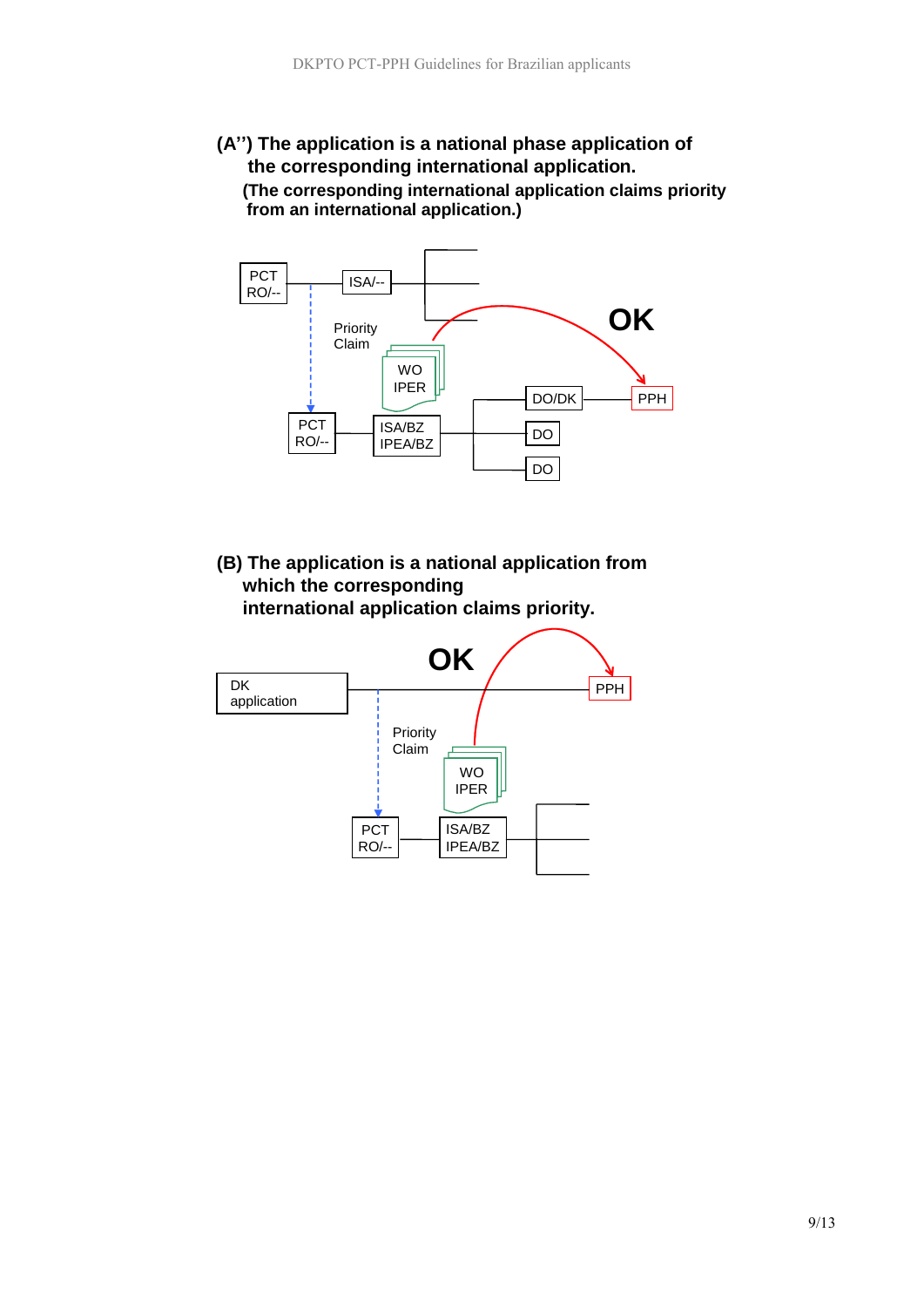**(C) The application is a national phase application of an international application claiming priority from the corresponding international application.**



**(D) The application is a national application claiming priority from the corresponding international application.** 

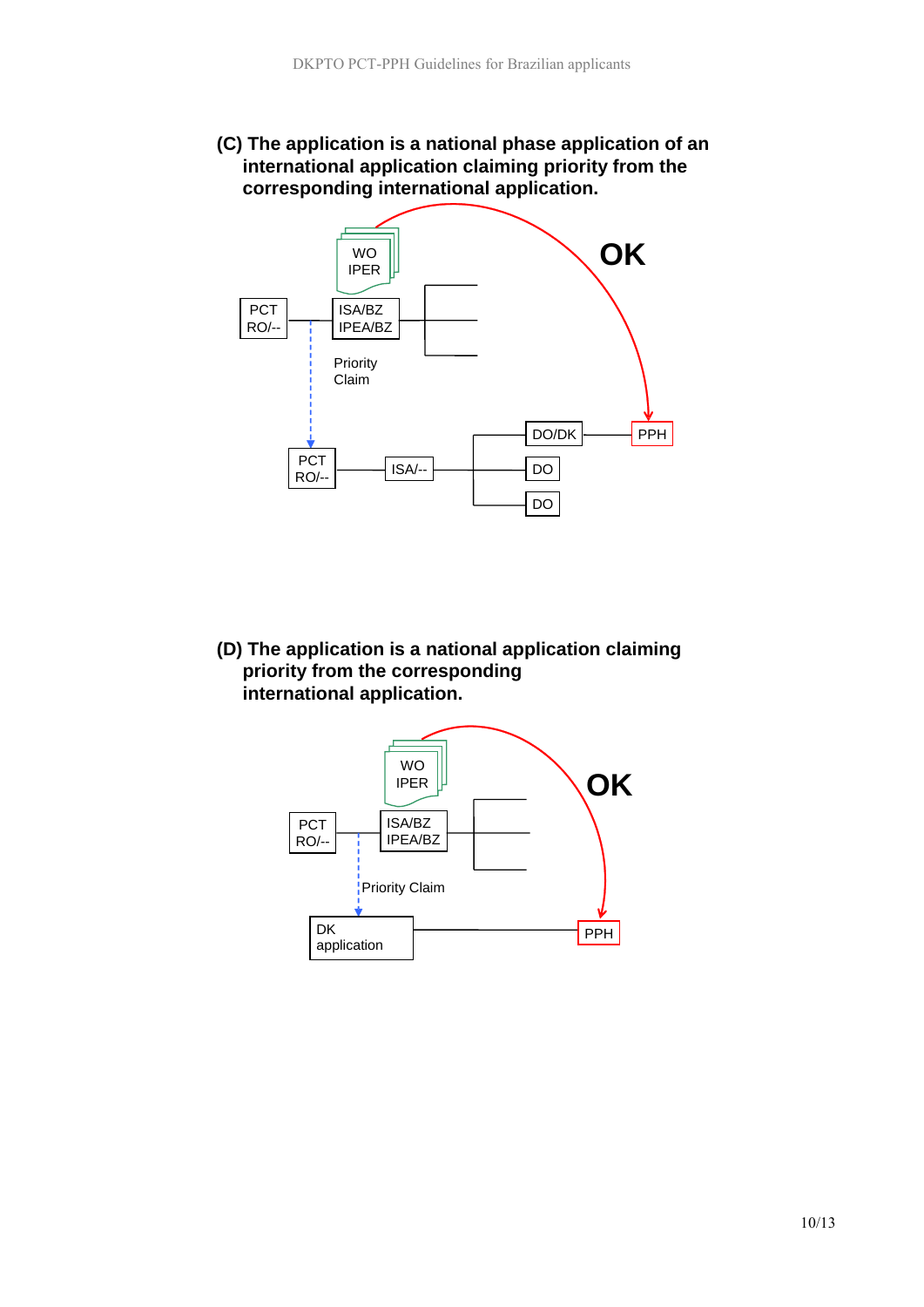



**(E2) The application is an application claiming domestic priority from an application which satisfies the requirement (B).** 

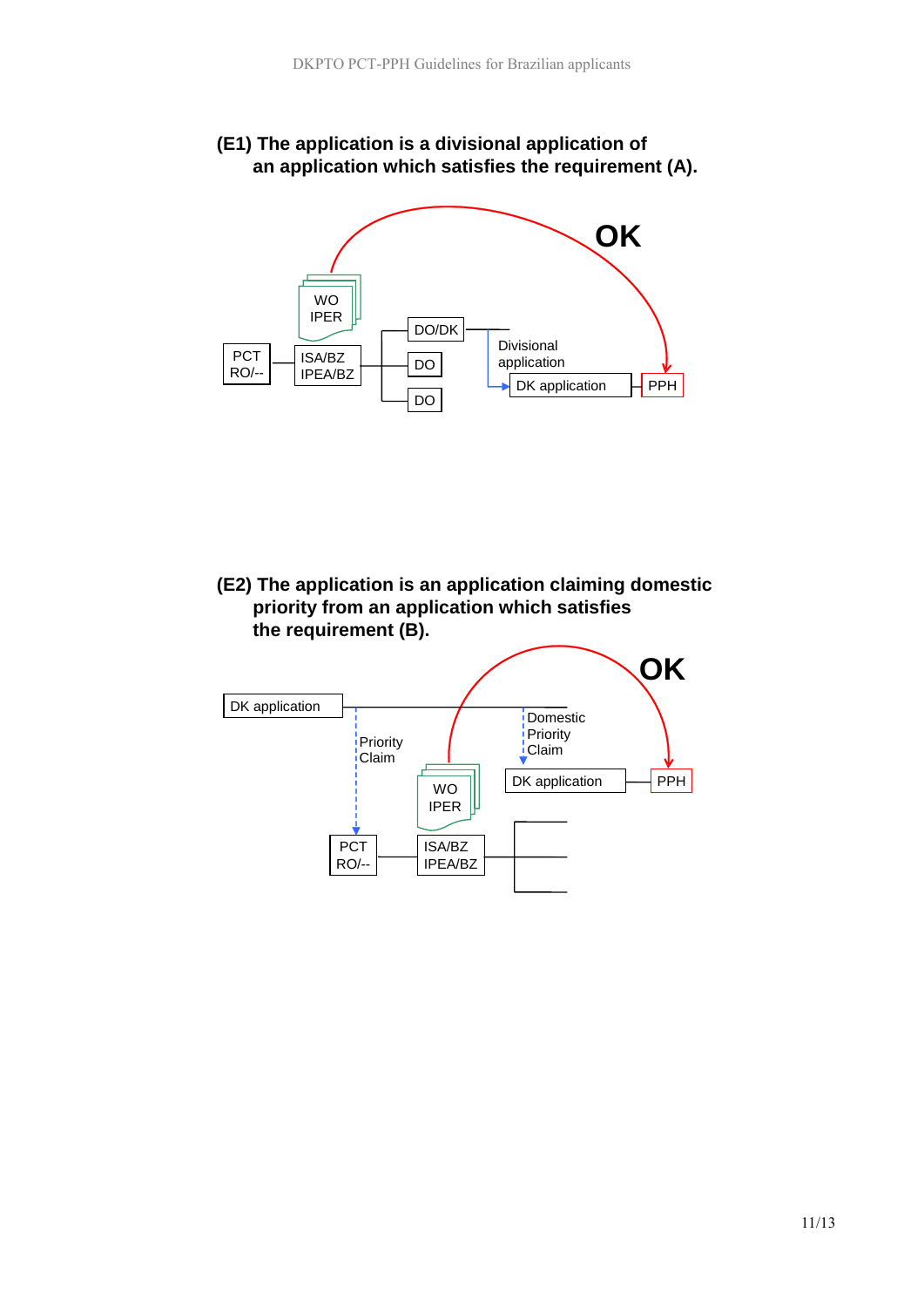#### **ANNEX 3**

#### **PCT-PPH REQUEST**

Request for Accelerated Examination at the DKPTO using the PCT international work products under the Patent Prosecution Highway Pilot Program between the DKPTO and INPI (PCT-PPH pilot program)

DK application number: Corresponding PCT application number:

#### **For the purposes of participation in the PCT***-***PPH, the following documents should be attached/are required:**

- 1. Either:
- 1a) A copy of WO-ISA, WO-IPEA or IPER in English or a translation thereof in Danish or English

 $\mathbf{I}$ 

 $\Box$ 

 $\mathcal{L}^{\text{max}}$ 

1b) Request to obtain documents in 1a) via PATENTSCOPE®

- 2. Either:
- 2a) A copy of all claims determined to be patentable/allowable by the ISA or IPEA in English or a translation thereof in Danish or English *or*
	- 2b) Request to obtain documents in 2a) via the PATENTSCOPE<sup>®</sup>
- 4. Copies of all documents cited in the WO-ISA, WO-IPEA or IPER (except for patent  $\Box$ documents)
	- 5. Claim correspondence table

#### **Please ensure that this is the uppermost document when requesting accelerated examination under the PCT-PPH.**